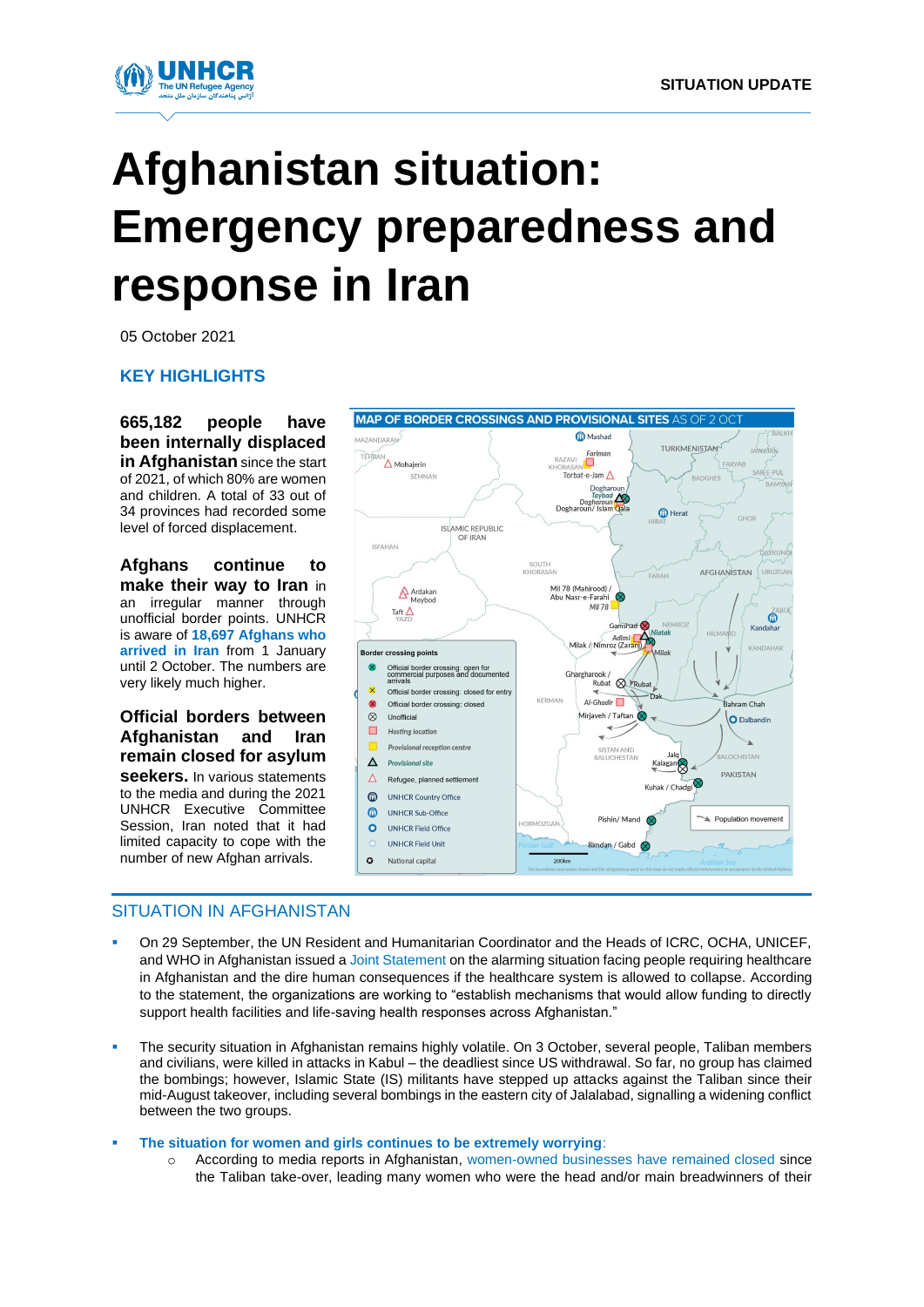

households to sell their assets and businesses at below-market prices. UNHCR fears this will lead to more women and children having to resort to negative coping mechanisms in order to survive.

- o More than 220 female Afghan judges ar[e reportedly](https://eur02.safelinks.protection.outlook.com/?url=https%3A%2F%2Fwww.bbc.com%2Fnews%2Fworld-asia-58709353&data=04%7C01%7Czamanian%40unhcr.org%7C483252dee33940890ecf08d9842dafa7%7Ce5c37981666441348a0c6543d2af80be%7C0%7C0%7C637686154056283607%7CUnknown%7CTWFpbGZsb3d8eyJWIjoiMC4wLjAwMDAiLCJQIjoiV2luMzIiLCJBTiI6Ik1haWwiLCJXVCI6Mn0%3D%7C1000&sdata=XLBXf%2F3OIWnlIk5HHiEfYaWYEpjfRoZzoBmPmJ4ZQ%2BI%3D&reserved=0) in hiding due to fear of retribution under Taliban rule, following the release of thousands of convicted criminals from prison. Six female judges have received death threats from members of the Taliban whom they previously committed to prison.
- o A group of female teachers in Kabul protested against the closure of schools and universities for female students in the country. Public universities are said to soon reopen in Afghanistan after recruitment of teachers is completed, as [stated](https://eur02.safelinks.protection.outlook.com/?url=https%3A%2F%2Ftolonews.com%2Fafghanistan-174847&data=04%7C01%7Czamanian%40unhcr.org%7C483252dee33940890ecf08d9842dafa7%7Ce5c37981666441348a0c6543d2af80be%7C0%7C0%7C637686154056263620%7CUnknown%7CTWFpbGZsb3d8eyJWIjoiMC4wLjAwMDAiLCJQIjoiV2luMzIiLCJBTiI6Ik1haWwiLCJXVCI6Mn0%3D%7C1000&sdata=qNGHc4Og9vgc%2BwRhGbd6bcq2Zoxnqwb4ULJ0jWr31b8%3D&reserved=0) by the Ministry of Culture and Information.
- In a recent meeting of the global [Core Group](https://eur02.safelinks.protection.outlook.com/?url=https%3A%2F%2Feeas.europa.eu%2Fheadquarters%2Fheadquarters-homepage%2F105005%2Fafghanistan-statement-chair-ssar-core-group-continuing-support-increased-displacement-needs_en&data=04%7C01%7Czamanian%40unhcr.org%7C7e05293c38fa44eb334f08d98642ceb3%7Ce5c37981666441348a0c6543d2af80be%7C0%7C0%7C637688443783543563%7CUnknown%7CTWFpbGZsb3d8eyJWIjoiMC4wLjAwMDAiLCJQIjoiV2luMzIiLCJBTiI6Ik1haWwiLCJXVCI6Mn0%3D%7C1000&sdata=M5u%2BPRhKiddcq71QDEo6o8WN7SOf1JIwcJDGeRk3vTU%3D&reserved=0) of the Support Platform for the Solutions Strategy for Afghan Refugees (SSAR), which is chaired by the European Union (EU) and UNHCR, Member States and partners affirmed their commitment to scale-up international humanitarian assistance for internally displaced persons in Afghanistan in 2021, and for refugees and host communities in neighbouring countries. The Core Group reiterated its support for UNHCR's advisory urging all states to refrain from returning Afghans to their country.

# DISPLACEMENT TO IRAN

- From 1 January to 2 October, UNHCR identified **18,697 Afghans who newly arrived in Iran** (based on 4,561 heads of households who approached UNHCR directly at our receptions). UNHCR noticed a sudden increase in the number of new arrivals in August, in the lead up to and immediately after the Taliban takeover of Kabul. Due to ongoing instability, Afghans have continued to flee their country for Iran. However, it remains challenging for UNHCR to understand whether the number of arrivals from August to September have increased, decreased or stayed at the same levels. That said, UNHCR has increased its reception capacities and is now able to conduct protection screenings of larger numbers of newly arrived Afghans. To date, UNHCR interviewed 679 families (consisting of 2,788 individuals) of which:
	- o **24%** were female-headed households.
	- o **48%** were children (of which 16% were below five years old) and **61%** were female.
	- o **41%** were Hazara and **38%** were Tajik.
	- o **76%** crossed into Iran unofficially, with **65%** of families having experienced protection incidents (most common incidents reported are being robbed while crossing the borders and/or forced to pay extra money by smugglers).
	- o **100%** reported fleeing due to general security situation and/or specific security threats, 12% fled due to discrimination. Only 3% reported the reason to be loss of livelihoods (which should be understood in the context of an ongoing economic collapse due to conflict).
- Additionally, as per information received by Iran's Bureau for Aliens and Foreign Immigrants Affairs (BAFIA), UNHCR understands that **130 individuals are still currently being held by the Government in Alghadir**, in Sistan and Baluchistan province. It is understood that freedom of movement of new arrivals being kept at Alghadir is highly restricted, with Afghans needing permission from BAFIA Central to be allowed to travel outside the site. UNHCR is advocating to receive more information on if and how protection screenings are being conducted by the Government. An additional 88 individuals were being held by the Government in Sefid Sang, in Khorasan Razavi province, but UNHCR has been unable to obtain updates on whether they remain there, have been moved to another site or have been sent back to Afghanistan.
- However, **the number of newly arrived Afghans is much higher** than reported by UNHCR, as many Afghans continue to cross into Iran undetected and irregularly. Different government officials at different times and events, have unofficially stated that the number of new arrivals (who have managed to make it past border areas and have not been apprehended and returned to Afghanistan) may range between 100,000-300,000. However, UNHCR continues to face challenges in monitoring arrivals and verifying figures, due to the absence of a centralized registration system and continued lack of access to border areas.

# RETURNS TO AFGHANISTAN

- The Government of Iran continues to return Afghans who are apprehended while trying to enter Iran, despite advocacy by UNHCR to provide asylum to those fleeing conflict. According to UNHCR's reports from Mashhad, the number of buses carrying Afghans to the border to be returned has recently doubled, with more than 2,000 individuals (in 90 fully packed buses) believed to have been deported on 30 September alone. Some 50 buses were also recorded on 1 October.
- In Sistan and Baluchistan, some local religious charities have reportedly been able to provide assistance to newly arrived Afghans at the Milak border. Media reports cite the charities as having [assisted more than 24,000](https://www.isna.ir/news/1400070805401/%DB%B2%DB%B4%D9%87%D8%B2%D8%A7%D8%B1-%D9%85%D9%87%D8%A7%D8%AC%D8%B1-%D8%A7%D9%81%D8%BA%D8%A7%D9%86-%D8%AF%D8%B1-%D9%86%D9%82%D8%B7%D9%87-%D8%B5%D9%81%D8%B1-%D9%85%D8%B1%D8%B2%DB%8C-%D8%B3%DB%8C%D8%B3%D8%AA%D8%A7%D9%86-%D9%88%D8%A8%D9%84%D9%88%DA%86%D8%B3%D8%AA%D8%A7%D9%86-%D8%AE%D8%AF%D9%85%D8%A7%D8%AA-%D8%AF%D8%B1%DB%8C%D8%A7%D9%81%D8%AA)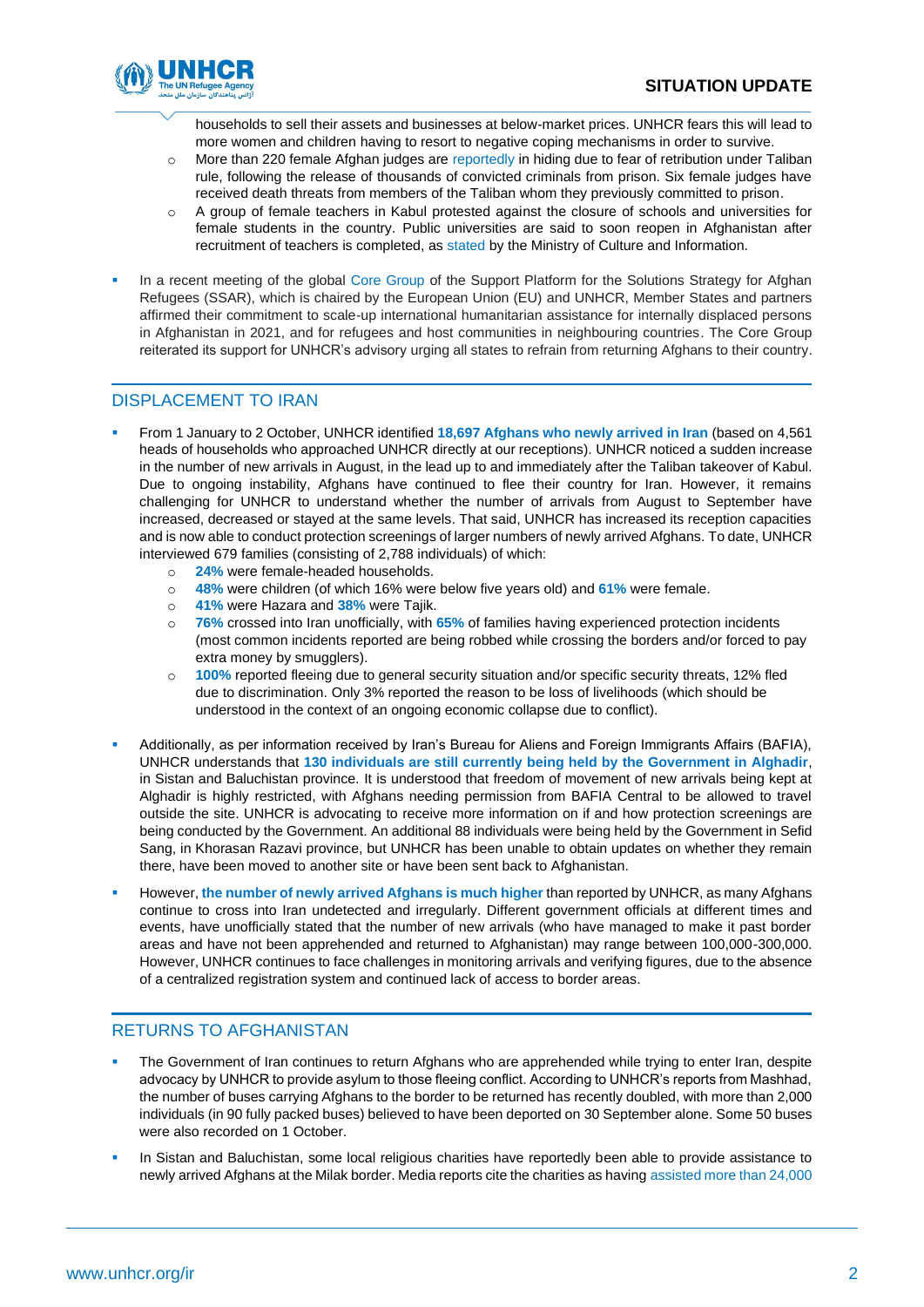

[Afghans who were being held to then be deported](https://www.isna.ir/news/1400070805401/%DB%B2%DB%B4%D9%87%D8%B2%D8%A7%D8%B1-%D9%85%D9%87%D8%A7%D8%AC%D8%B1-%D8%A7%D9%81%D8%BA%D8%A7%D9%86-%D8%AF%D8%B1-%D9%86%D9%82%D8%B7%D9%87-%D8%B5%D9%81%D8%B1-%D9%85%D8%B1%D8%B2%DB%8C-%D8%B3%DB%8C%D8%B3%D8%AA%D8%A7%D9%86-%D9%88%D8%A8%D9%84%D9%88%DA%86%D8%B3%D8%AA%D8%A7%D9%86-%D8%AE%D8%AF%D9%85%D8%A7%D8%AA-%D8%AF%D8%B1%DB%8C%D8%A7%D9%81%D8%AA) with food and water since 7 September. Some members of those charities have shared photos on social media, reporting on the lack of sanitation and wash facilities.

▪ UNHCR issued a **non-return advisory** for Afghanistan on 16 August 2021, which remains in place. UNHCR is seeking further clarity and reiterating the principle of non-refoulement to the Government.

# APPROACHES TO UNHCR OFFICES

- During the first week of October, **the number of persons approaching UNHCR offices** remained low (10-20 Afghans). UNHCR has been further renovating its refugee reception areas to make them COVID-19 compliant, so that in-person reception of refugees can resume; on average, 80 persons were received at the reception in Tehran on a daily basis. Given that most of the approaches are still related to resettlement requests (both by new arrivals and the old caseload), group counselling was provided, followed by individual counselling.
- UNHCR's [help page](https://help.unhcr.org/iran/en/) for Afghans who recently arrived in Iran is updated regularly. Embassies are encouraged to further share UNHCR's [announcement](https://www.unhcr.org/ir/2021/09/26/announcement-on-services-available-for-the-undocumented/) on what services are available to undocumented Afghans, as they deem necessary.
- UNHCR continues to advocate for States to **include Afghan refugees in Iran in any resettlement programming**, including as a tool to reduce the number of vulnerable refugees attempting secondary movements. In 2022, 80,000 refugees in Iran will need resettlement (10% of the refugee population). UNHCR can best support those most in need of resettlement if countries provide flexible criteria for resettlement (i.e., not only focusing on women and girls). Resettlement is a tangible sign of international responsibility-sharing, in line with the Global Compact on Refugees.

# REGIONAL REFUGEE PREPAREDNESS AND RESPONSE PLAN (RRPRP)

On 25 August, UNHCR launched the **[Afghanistan Situation Regional Refugee Preparedness and Response](https://data2.unhcr.org/en/documents/details/88385)  [Plan](https://data2.unhcr.org/en/documents/details/88385)** (RRPRP). This is an inter-agency plan with 11 partners working on a coordinated response to potential outflows, by supporting the host countries of Iran, Pakistan, Tajikistan, Turkmenistan, and Uzbekistan. This plan focuses on preparedness, limited emergency response, and expanded support to regular programmes**.**

- The worst-case contingency planning figure is of 515,000 new Afghans displaced across borders over six months, with 150,000 arrivals in Iran. UNHCR continues to advocate with the Government to understand whether they have updated planning figures.
- Following the recent mission to the Niatak site by UNHCR, UNICEF, NRC, PDA (local NGO) and BAFIA representatives, the **shelter** strategy is being finalised, which will enable BAFIA Central to disburse disturb funds to provincial BAFIAs to enable construction. UNHCR is following up with BAFIA to convene an education sector meeting, to explore possibilities for education infrastructure in Niatak.
- In line with standing global arrangements, the Refugee Coordination Model has been activated in Iran under the leadership of UNHCR and in support of the Government of Iran, and regular sector working group meetings are taking place. UNHCR has instituted a biweekly bilateral Task Force meeting with the Bureau for Aliens and Foreign Immigrants Affairs (BAFIA) to discuss the operational response for the new arrivals.

### **NATIONAL CONTINGENCY PLANNING**

The Government of Iran informed UNHCR that, under a worst-case scenario, they anticipate that up to **500,000 new arrivals from Afghanistan could enter Iran over 6-months**. In case of an influx, new arrivals would reportedly be granted access to Iranian territory and settled in locations along the border. Shelter, health and food would be the priorities to cope with the Government's scenario.

Such contingency planning is a Government-led process. UNHCR continues to seek additional guidance and clarity on various issues, including the status that will be conferred to new arrivals and the process for receiving them.

**UNHCR coordinates the refugee response among international actors in Iran**, with 18 participating UN agencies and international NGOs under its leadership, in line with the globally-agreed **Refugee Coordination Model**. UNHCR and BAFIA convene on a regular basis, through an agreed-upon biweekly/bilateral meeting. Discussions are ongoing around options for more inclusive coordination.